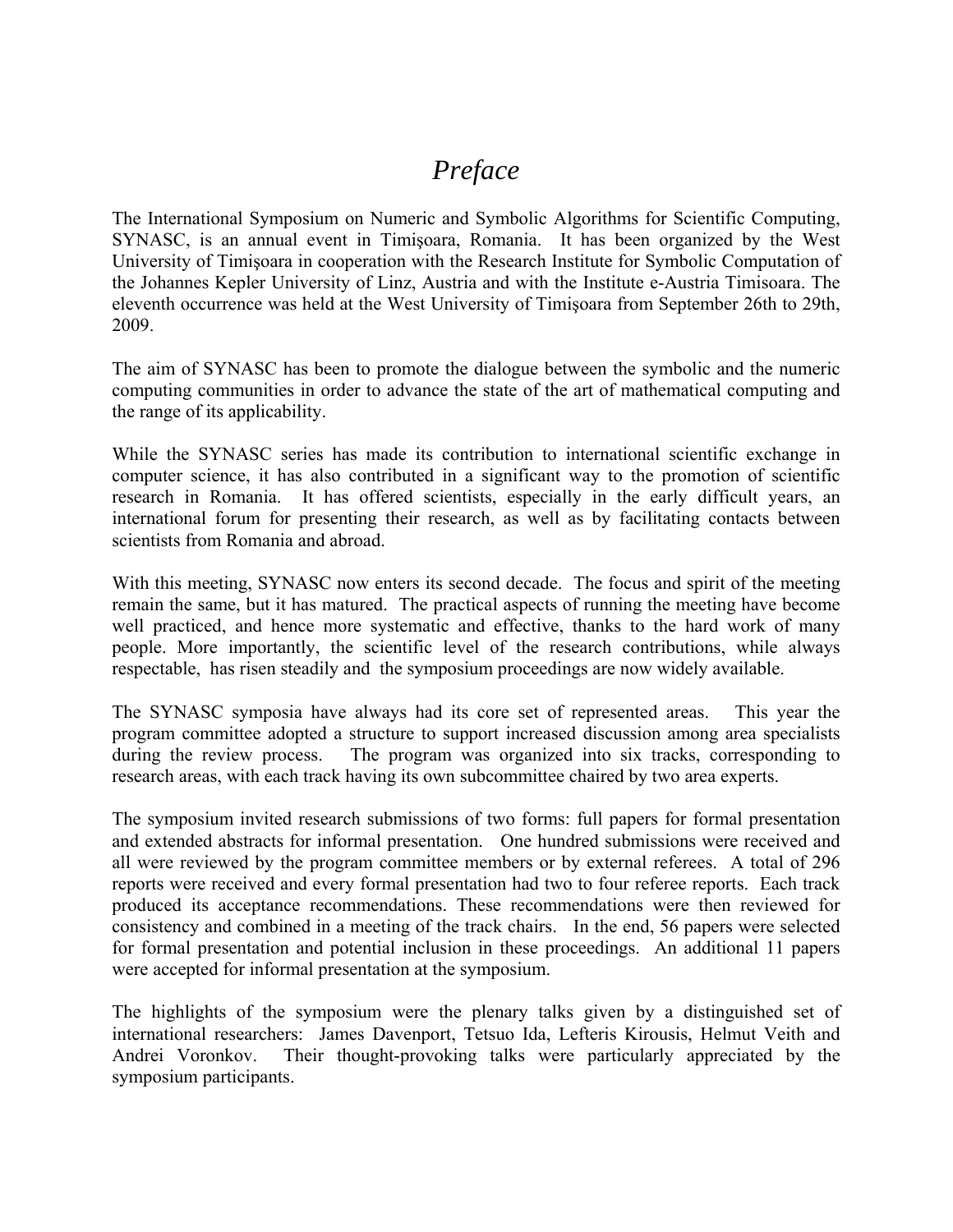As in previous years, a number of workshops, tutorials, dissemination and training activities complemented the main symposium tracks.

The four workshops covered a range of related areas of interest to the symposium participants. These were:

- ACSys: the *6th Workshop on Agents for Complex Systems*
- GlobalComp: the *2nd Workshop on Global Computing Models and Technologies*
- NCA: *Workshop on Natural Computing and Applications*
- DMC: *Workshop on Data Management and Control*.

Each of these workshops handled its own invitations, submissions and review process.

The tutorials centered on the areas of software verification and theorem proving. The two-day program featured four well-attended tutorials:

- *Automated Methods for Proving Program Termination and Liveness*, Andrey Rybalchenko (Max Planck Institute for Software Systems, Germany)
- *SMT Solvers for Testing, Program Analysis and Verification at Microsoft, Nikolaj Bjørner* (Microsoft Research, USA)
- *Automated Software Analysis*, Helmut Veith (Technical University of Darmstadt, Germany)
- *Satisfiability and Theories*, Andrei Voronkov (University of Manchester, UK).

We express here our warm thanks to all the people who have contributed to this symposium, as authors, reviewers or presenters, either by initiative or by invitation. It is your contributions that give the symposium its life.

*Stephen M. Watt*  Program Committee Chair

*Viorel Negru*  General Chair

*Tetsuo Ida, Tudor Jebelean, Dana Petcu, Daniela Zaharie*  Members of the Steering Committee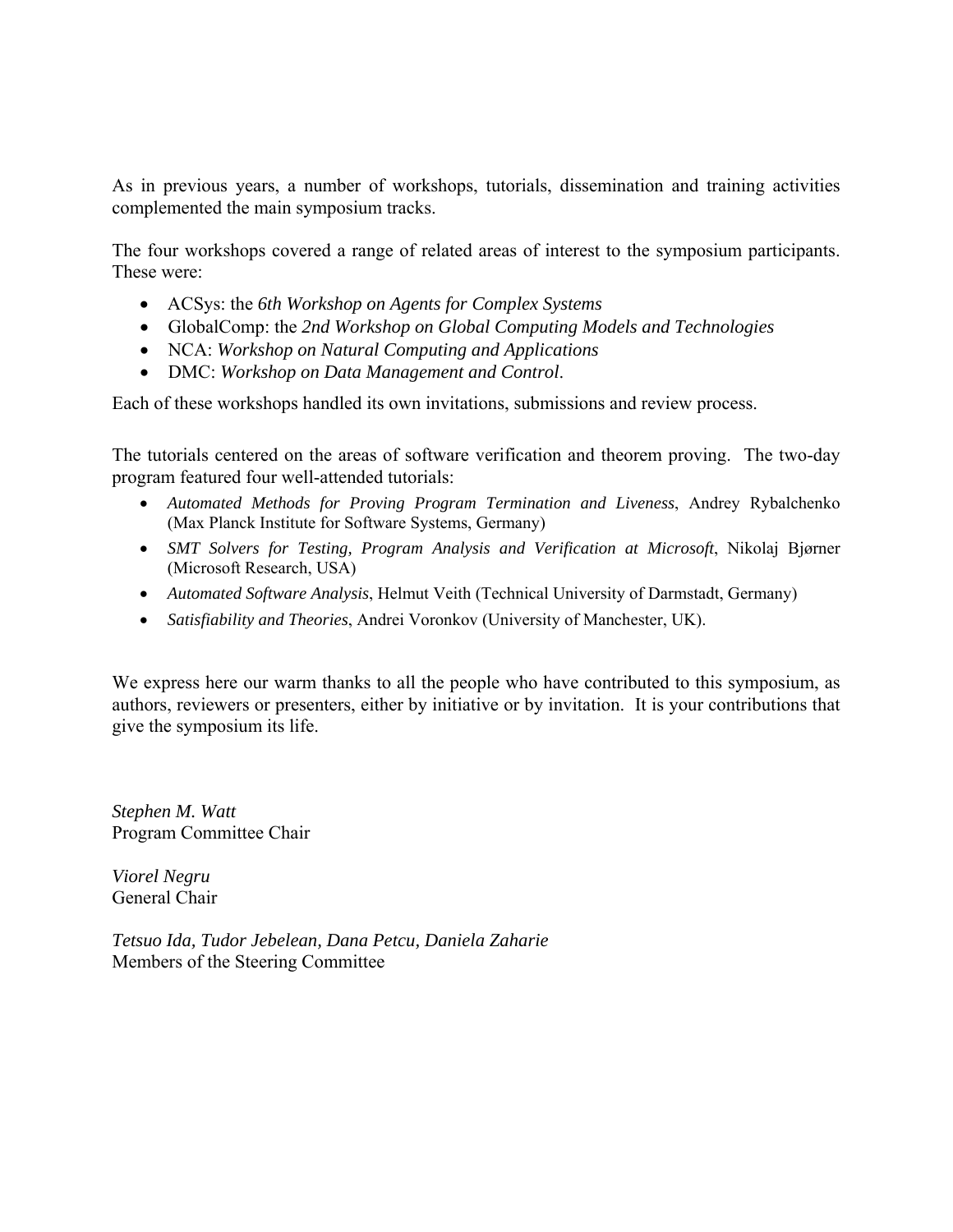# **THE 11TH INTERNATIONAL SYMPOSIUM ON SYMBOLIC**

# **AND NUMERIC ALGORITHMS FOR SCIENTIFIC COMPUTING**

September 26 - 29, 2009, Timişoara, Romania

http://synasc09.info.uvt.ro

#### **Organized by:**

Department of Computer Science West University of Timisoara Romania

Research Institute for Symbolic Computation Johannes Kepler University Linz, Austria

Institute e-Austria Timişoara, Romania

## **Honorary Chairs:**

 Bruno Buchberger, Johannes Kepler University, Linz, Austria Stefan Măruşter, West University of Timişoara, Romania

## **General Chair:**

Viorel Negru, West University of Timişoara, Romania

#### **Program Chair:**

Stephen M. Watt, University of Western Ontario, Canada

## **Steering Committee:**

 Tudor Jebelean, Johannes Kepler University, Linz, Austria Viorel Negru, West University of Timişoara, Romania Tetsuo Ida, University of Tsukuba, Japan Dana Petcu, West University of Timişoara, Romania Stephen Watt, University of Western Ontario, Canada Daniela Zaharie, West University of Timişoara, Romania

## **Tutorials Chair:**

Laura Kovács, EPF Lausanne, Switzerland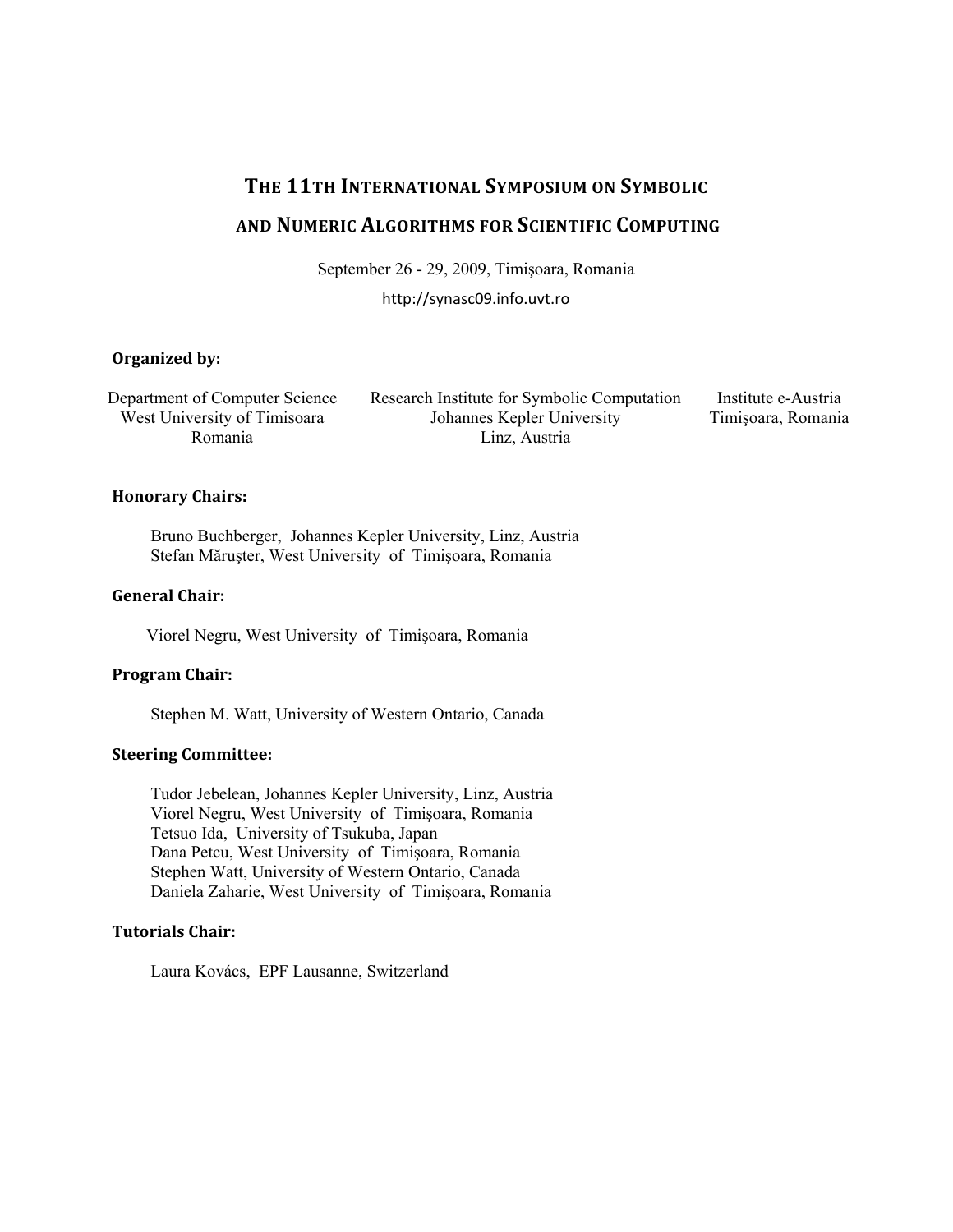#### **Program Committee:**

#### *Symbolic Computation Track*

Tetsuo Ida (co-chair), University of Tsukuba, Japan Dongming Wang (co-chair), Université Pierre et Marie Curie, France

James Davenport, UK Laureano Gonzalez-Vega, Spain David Jeffrey, Canada Fairouz Kamareddine, UK Boris Konev, UK

Mircea Marin, Japan Bazil Pârv, Romania Agnes Szanto , USA Ioan Tomescu, Romania

#### *Logic and Programming Track*

Tudor Jebelean (co-chair), Johannes Kepler University, Linz, Austria Jens Knoop (co-chair), Technical University of Vienna, Austria

Stefan Andrei, USA Gabriel Ciobanu, Romania Adrian Crăciun, Romania Boris Konev, UK Dorel Lucanu, Romania Madhav Marathe, USA Mircea Marin, Japan

Markus Müller-Olm, Germany Daniel Pop, Romania Markus Schordan, Austria Sorin Stratulat, France Ferucio Tiplea, Romania Helmut Veith, Germany

#### *Numerical Computing Track*

Vasile Berinde (co-chair), North University of Baia Mare, Romania Stefan Măruşter (co-chair), West University of Timişoara, Romania

Emil Cătinaş, Romania Octavian Cira, Romania Gheorghe Coman, Romania Patrick Combettes, France Hideaki Iiduka, Japan Constantin Ilioi, Romania Abdellatif Moudafi, France

Laszlo Nyul, Hungary Kalman Palagyi, Hungary Ion Păvăloiu, Romania Adrian Petruşel, Romania Hong-Kun Xu, Taiwan Yonghong Yao, China

#### *Parallel Computing Track*

Dana Petcu (co-chair), West University of Timişoara, Romania Wolfgang Schreiner (co-chair), Research Institute for Symbolic Computation, Linz, Austria

Valentin Cristea, Romania Florin Fortiş, Romania Dorian Gorgan, Romania Laura Măruşter, The Netherlands Jan Mendling, Germany John Morrison, Ireland

Gabriel Neagu, Romania Florin Pop, Romania Jan Recker, Australia Todor Stoilov, Bulgaria Elisaveta Trichkova, Bulgaria Marek Tudruj, Poland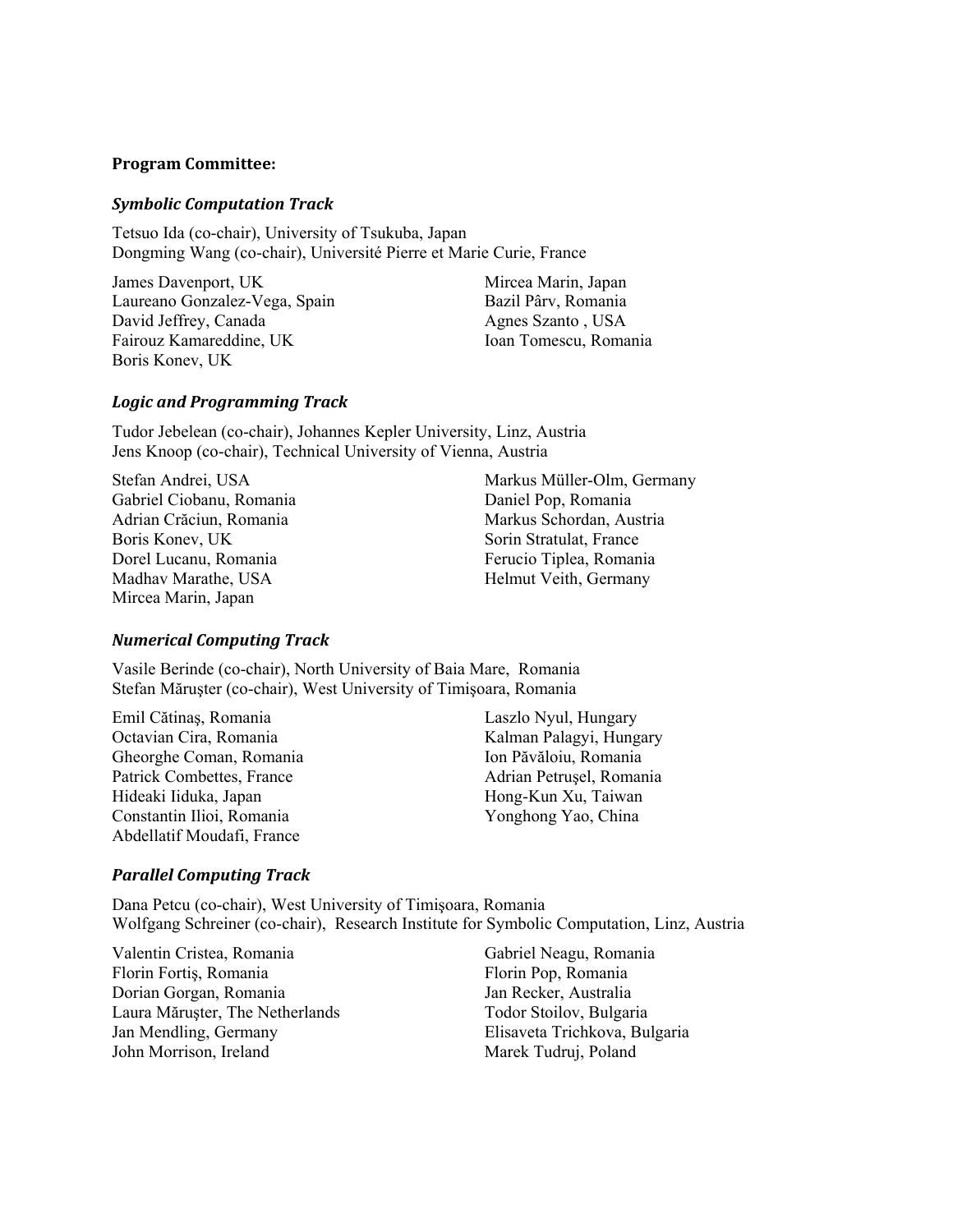#### *Advances in the Theory of Computing Track*

Gabriel Istrate (co-chair), Institute e-Austria, Timişoara, Romania Mihai Pătraşcu (co-chair), AT&T Bell Labs, USA

Alexandru Andoni, USA Gruia Călinescu, USA Cristian Calude, New Zealand Stephan Eidenbenz, USA

Lane Hemaspaandra, USA Lefteris Kirousis, Greece Madhav Marathe, USA Marius Minea, Romania

#### *Artificial Intelligence Track*

Ajith Abraham (co-chair), NTNU, Trondheim, Norway Daniela Zaharie (co-chair), West University of Timişoara, Romania

Iyada Alshabani, France Alexandru Cicortaş, Romania Kusum Deep, India Christo Dichev, USA Adina Magda Florea, Romania Florin Fortiş, Romania Maria Ganzha, Poland Vladimir Gorodetsky, Russia Gabriel Istrate, Romania Bernadetta Kwintiana, Germany Shiguo Lian, China Dorel Lucanu, Romania Laura Măruşter, The Netherlands Guy Melançon, France Viorel Negru, Romania Laszlo Nyul, Hungary Kalman Palagyi, Hungary

Bijaya Ketan Panigrahi, India Marcin Paprzycki, Poland Bazil Pârv, Romania Daniel Pop, Romania Florin Pop, Romania Joel Quinqueton, France Robert Reisz, Romania Vasile Rus, USA Gerald Schaefer, UK Daniel Stamate, UK Luminita State, Romania Sorin Stratulat, France Nick Szirbik, The Netherlands Doina Tătar, Romania Stefan Trăuşan-Matu, Romania Dan Tufiş, Romania Helmut Veith, Germany